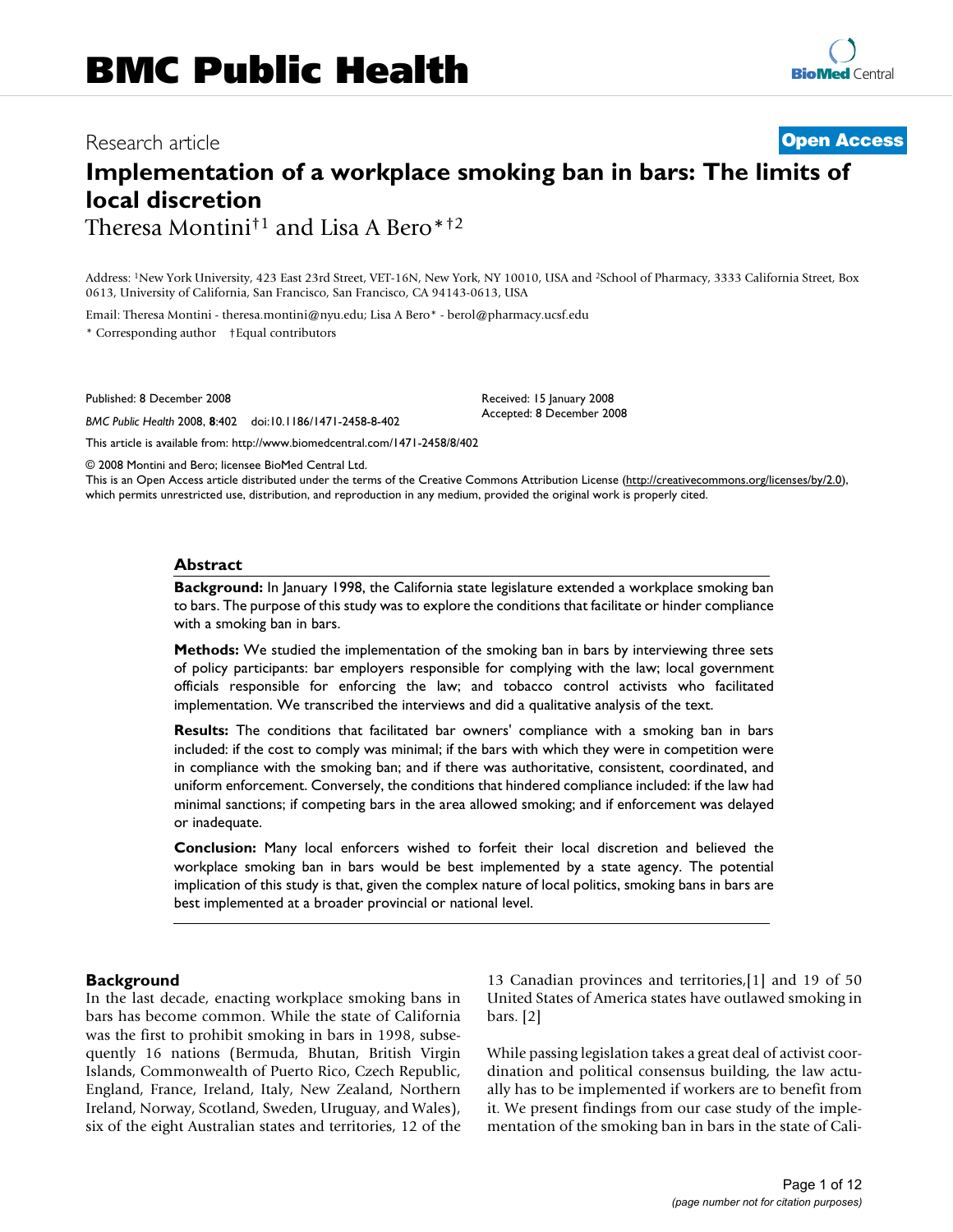fornia, from the initial presumed voluntary compliance with the law, through the later stages of enforcement of the law. We studied the policy process as it evolved, with the goal of elucidating the conditions that facilitate compliance with the smoking ban in bars, and the potential barriers that hinder compliance. Our analysis follows the trajectory of recent examinations of policy that conceptualize implementation as the "process of change that occurs after the adoption of a policy and before the routinization of operations, activities, or tasks that are governed by the policy."[3] California Labor Code 6404.5 states that, "No employer shall knowingly or intentionally permit, and no other person shall engage in, the smoking of tobacco products in an enclosed space at a place of employment" (Additional file 1). If there is smoking in a workplace, employees or members of the public may confidentially report violations to local law enforcement agencies. In terms of penalties, there is a series of fines: first violation \$100; second violation (within one year) \$200; third and subsequent violations (within one year) \$500. The law also allows for the State of California Occupational Safety and Health Administration (Cal OSHA) to become involved, and the state can levy up to \$70,000 in fines. There is also the possibility of violators to be subject to unfair business practice lawsuits from their competitors who comply with the law.

When this law took effect in 1995, it required that all workplaces except bars be smoke free. Most employers voluntarily complied, but in 1998 when the smoking ban was extended to bars, generally stand-alone bars did not comply immediately or voluntarily. [4-7] Thus, the extension of the smoking ban to bars is a case example of an implementation process that required both start up and fine-tuning.

Assemblyman Terry Friedman introduced smoke-free workplace legislation in the California State Assembly in December 1992. According to Friedman's commentary at various legislative committee meetings, his major impetus was the issue of workers' compensation. [8,9] The legislation was introduced following a California workers' compensation insurance fund award of \$85,000 to a restaurant waiter/manager who had suffered a heart attack, [10] having no risk factors other than exposure to tobacco smoke in the restaurant. The plaintiff's case invoked the 1986 *US Surgeon General's Report* delineating the health consequences of involuntary smoking for healthy nonsmokers,[11] which included cancer and heart disease. After this 1990 court case, but before the legislation was passed in 1994, there were two additional scientific reports on the hazards of exposure to tobacco smoke that could also be used by workers in lawsuits against employers who failed to provide a safe smoke-free workplace: the 1991 National Institute for Occupational

Safety and Health reaffirmed the health consequences of passive smoking and recommended that non-smoking workers be protected from involuntary workplace exposure to tobacco smoke;[12] and the 1992 federal Environmental Protection Agency established that tobacco smoke was a Group A (known human) carcinogen[13] with no safe exposure levels.

Any effort to reduce public exposure to tobacco smoke typically draws the support of public health activists. While the legislation was being considered, it was referred to as Assembly Bill 13 or AB13. During the legislature's debate of Assembly Bill 13, public health activists lobbied for local control and enforcement. [8,9,14] At the time of the debate, many municipalities in California had strong smoke free ordinances. Activists wanted to assure that a statewide law would not pre-empt stronger local ordinances or regulations, and believed that local control would assure the maintenance of local norms.

During a 1994 Judiciary Committee hearing, Friedman stated his intentions to have the enforcement of the law handled at the local level rather than at the state level:

We leave it to local government to decide how it should be enforced. It's entirely within the control and the flexibility and discretion of local government to decide how to enforce it. I don't think that this is the time to impose a mandate, to impose those costs on local government and to force them to set up a bureaucracy. [15]

The legislation that passed simply stated that local elected officials were to designate a local government entity as enforcer. On one hand, this vague enforcement provision could be seen as the inevitable outcome of the legislature grappling with a politically fraught issue. As Brodkin has observed,

Ambiguous policy is produced when politicians seek to avoid thorny political issues and, effectively, "pass the buck" to the bureaucracy. This strategy (whether consciously intended or not) enables politicians to claim credit for grand policy objectives while reserving the opportunity to blame the bureaucracy later for political interpretations that generate political heat. [16]

The legislation was ambiguous because it did not specify who was to serve in what implementation role, primarily because local governments do not typically have local labor law enforcement apparatus. Policy analysts working from a top down perspective[17] would predict that because this law involved many and varied organizations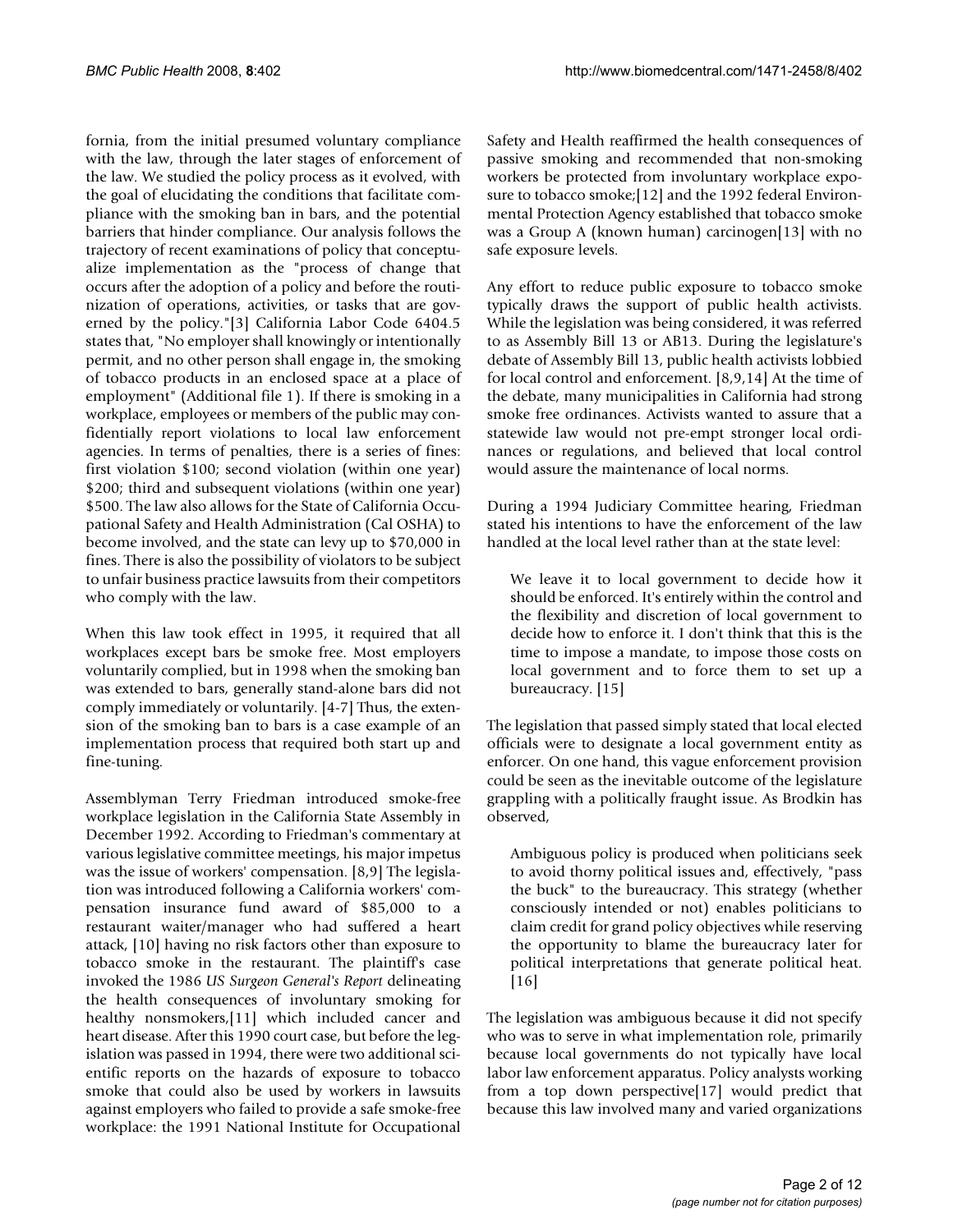to implement it, implementation would be uncertain and difficult.

On the other hand, as Ingram and Schneider have observed,

From a grass roots perspective, vague and nonspecific statutes may actually be virtues, not just because clarity is impossible to achieve, but also because ambiguity provides maximum leeway to local level implementers permitting them to adapt the statute to local needs. [18]

Policy analysts refer to the above-mentioned "maximum leeway" as local enforcer discretion. Policy analysts working from a bottom up perspective[19] would predict that the greater the complexity anticipated in the varied workplaces, especially numerous small, independently owned workplaces such as bars, the greater the discretion that enforcement officials would need to implement the policy.

We studied this particular implementation effort by tracking the actors involved, their decisions, and the consequences of such. This state law prohibiting smoking in workplaces can be characterized as a top-down initiative with local groups and individuals charged with its implementation. We followed Brodkin's[16] suggestion that implementation be analyzed as policy process, and investigated why, when, and how this policy was defined and redefined in the field.

## **Methods**

We collected interview data from three groups: bar employers, local enforcement officials, and activists who supported implementation. We conducted the interviews from mid-1998 to 2000. We anticipated that our response rate could be affected by bar owners' reluctance to put themselves in a situation where they would admit breaking the law, and local enforcers reluctance to put themselves in a situation where they would admit failing to enforce a law, therefore we secured a *Certificate of Confidentiality* issued by the National Institutes of Health to protect participants in this research study from any breach of confidentiality. Upon inviting each subject to participate in this research study, we informed them that the confidentiality of any information they would give us was protected legally by the *Certificate of Confidentiality* and ethically by the University of California-San Francisco Committee on Human Research (H2758-14852-03).

## *Bar Employers*

We sampled bar employers (owners) from the entire state, defining our population as all California bars, taverns, and gaming clubs (henceforth referred to as "bars"). The California Department of Alcoholic Beverage Control

(ABC) issues liquor licenses to all bars, and we included in our sample the types of licenses that are issued to "stand alone" bars, that is, bars that do not serve meals:

Type 42: On-sale beer and wine public premises  $(N =$ 1,333)

Type 48: On-sale general public premises  $(N = 3,503)$ 

Type 61: On-sale beer public premises  $(N = 36)$ 

This set of licenses resulted in a population of 4872 bars. We stratified the sample by county ( $N = 57$ ; 58 California counties minus one county with no stand-alone bars) and randomly sampled 5% of liquor licenses from each county. We used random sampling to reduce selection bias. We sent letters to the bar owners listed on the license to the address of the bar, and a follow-up letter one month later. In the letter we requested a confidential interview with the bar employer about their experiences with the smoking ban in bars, either in-person or by phone. We sent out 231 letters requesting an interview, and 57 bar owners responded. Of those that responded, 28 agreed to be interviewed, 20 refused to be interviewed, and nine bar owners told us that they had sold their business.

In order to assure that the bar owners who agreed to be interviewed were not operating bars that were different from those that refused to be interviewed or did not respond, we compared three groups (those who agreed to be interviewed, those who refused to be interviewed, and those who did not respond at all) on four economic census data indicators[20] that were based on the geographic area of the bar's postal code:

1) The number of bars in their postal zone – to assure that our respondents were not coming from areas where they had either more or less competition.

2) The median sales receipts of bars in their postal zone – to assure that our respondents were not coming from an area where the businesses were either more or less prosperous.

3) The median annual payroll of bars in their postal zone – to assure that our respondents were not coming from an area where employees earned either more or less.

4) The median number of paid employees in their postal zone – to assure that our respondents were not coming from a geographical area that had either more or fewer paid employees.

Table 1 lists summary economic indicators for the three groups of bar owner respondents.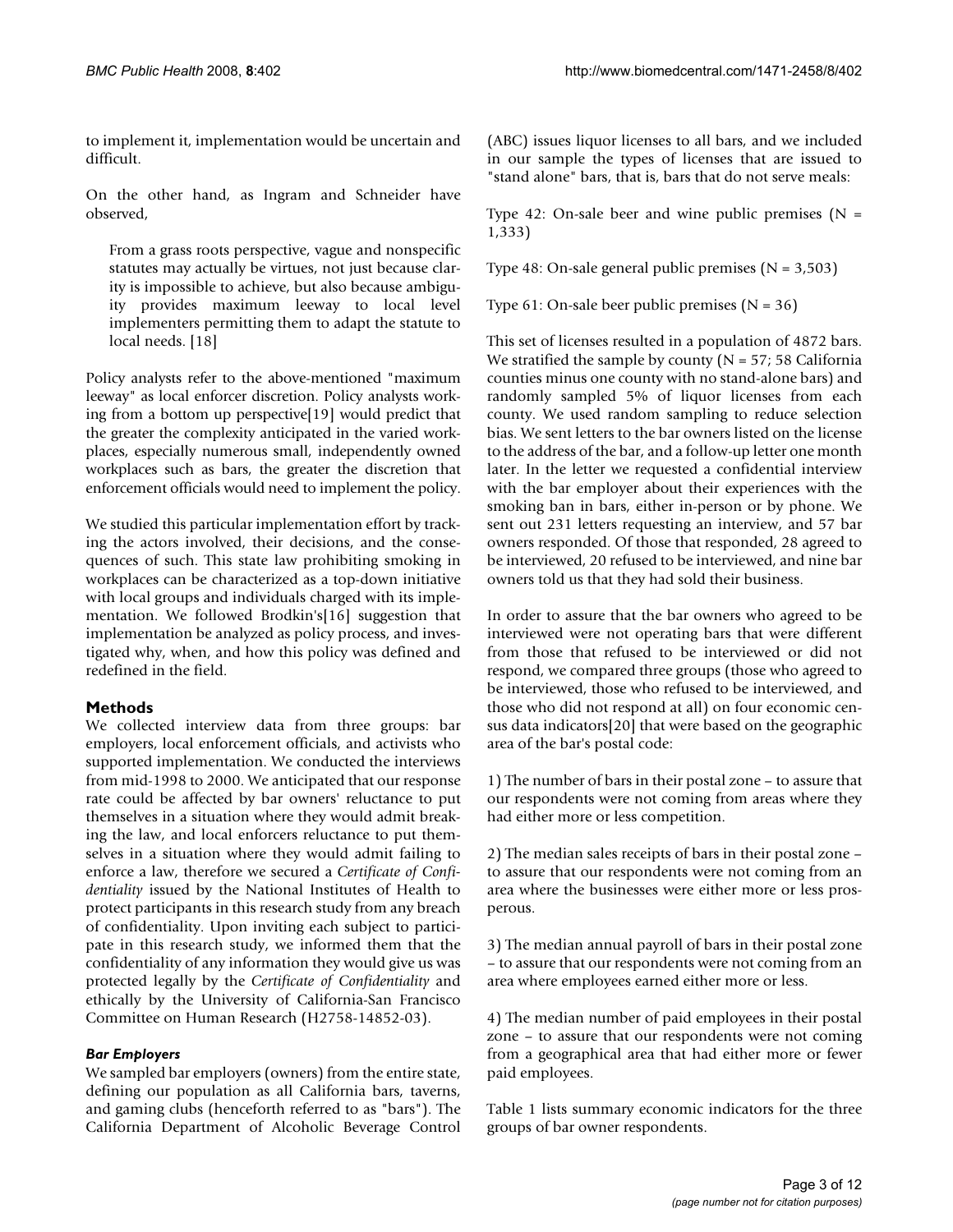The results of the *Kruskal Wallis* test indicated that there was a statistically significant difference ( $p = 0.045$ ) between the bar owners who refused to be interviewed and the other two groups in that the bar owners who refused to be interviewed operated bars in postal zones in which the median sales receipts were lower.

Of the bar owners who agreed to be in the study, we were able to contact and interview 28 either by phone or at their bar. The in-depth semi-structured interviews of bar owners were guided by the interview schedule in Additional file 2.

## *Local Enforcement Officials*

Our goal was to interview at least one enforcement official from each of the 57 California counties that had standalone bars. Soon after we began this study, a state-funded organization compiled and published a list of designated enforcement personnel by county. [21] We sent a letter of invitation to two randomly selected enforcement officials from each of the 57 California counties that had freestanding bars, and a month later sent a follow-up. In the letter we asked the enforcer for a confidential interview, either in-person or by telephone, about their experiences with the smoking ban in bars. Forty-five local enforcement officials responded: 30 agreed to be interviewed, and 15 declined to be interviewed.

In order to assure that the local enforcement officials who agreed to be interviewed were not working in counties that were different from those that refused to be interviewed or did not respond, we compared three groups (those who agreed to be interviewed, those who refused to be interviewed, and those who did not respond at all) on four economic census data indicators[20] that were based on the geographic area of the county:

1) The number of bars in their county – to assure that our respondents were not coming from areas where they had either more or less bars to monitor.

2) The median sales receipts of bars in their county – to assure that our respondents were not coming from a county where the businesses were either more or less prosperous.

3) The median annual payroll of bars in their county – to assure that our respondents were not coming from a county where employees earned either more or less.

4) The median number of paid employees in their county – to assure that our respondents were not coming from a county that had either more or fewer paid employees.

Table 2 is a summary of economic indicators for each of the three groups of law enforcement respondents.

The results of the *Kruskal Wallis* test indicated that there were no statistically significant differences ( $p > 0.35$ ) in the economic indicators of the counties of the local enforcement officials who agreed to be interviewed, those who refused to be interviewed, and those who did not respond. Of those who agreed to be in the study, we were able to contact and interview all 30. The in-depth semistructured interviews of local enforcement officials were guided by the interview schedule in Additional file 3.

## *Activists*

We intended to interview both activists who worked for or against the implementation of California Labor Code 6404.5. We identified activists by doing a *NEXIS*® online search of newspapers, magazines, and broadcast transcripts dated December 7, 1992 to January 19, 1999 using the terms: "California" and "Assembly Bill 13" or "AB13" or "AB 13." Our search produced 138 news articles, 37 magazine articles, and transcripts from four broadcasts. We reviewed these news accounts, and recorded the name and affiliation of any activist, supporting or opposing the workplace smoking ban, who was mentioned in the news source. We were able to find addresses of 46 activists who had supported Assembly Bill 13, and 11 activists against Assembly Bill 13. We sent each a letter that explained how we knew of their activism (full citations of news sources were given), and requested an interview, either in-person or by telephone, about their advocacy for or against the smoking ban in bars. We sent a follow-up letter a month later. Of the 46 activists who supported the smoking ban in bars, 12 agreed to be interviewed, two declined to be interviewed, and 32 did not respond. Of the 11 activists against Assembly Bill 13, two declined to be interviewed, and nine did not respond. Therefore, we interviewed only

| Bar owner response<br>group             | Average number of bars<br>in postal zipcode | Median sales or receipts Median annual payroll |                        | Median number of paid<br>employees |
|-----------------------------------------|---------------------------------------------|------------------------------------------------|------------------------|------------------------------------|
| Agreed to be interviewed<br>$(N = 28)$  | 67                                          | 25,000,000 to 49,999,000                       | 5,000,000 to 9,999,000 | 500 to 999                         |
| Refused to be interviewed<br>$(N = 20)$ | 68                                          | 10,000,000 to 24,999,000                       | 5,000,000 to 9,999,000 | 500 to 999                         |
| Did not respond                         | 62                                          | 25,000,000 to 49,999,000                       | 5,000,000 to 9,999,000 | 500 to 999                         |

**Table 1: Economic indicators of bars in sample**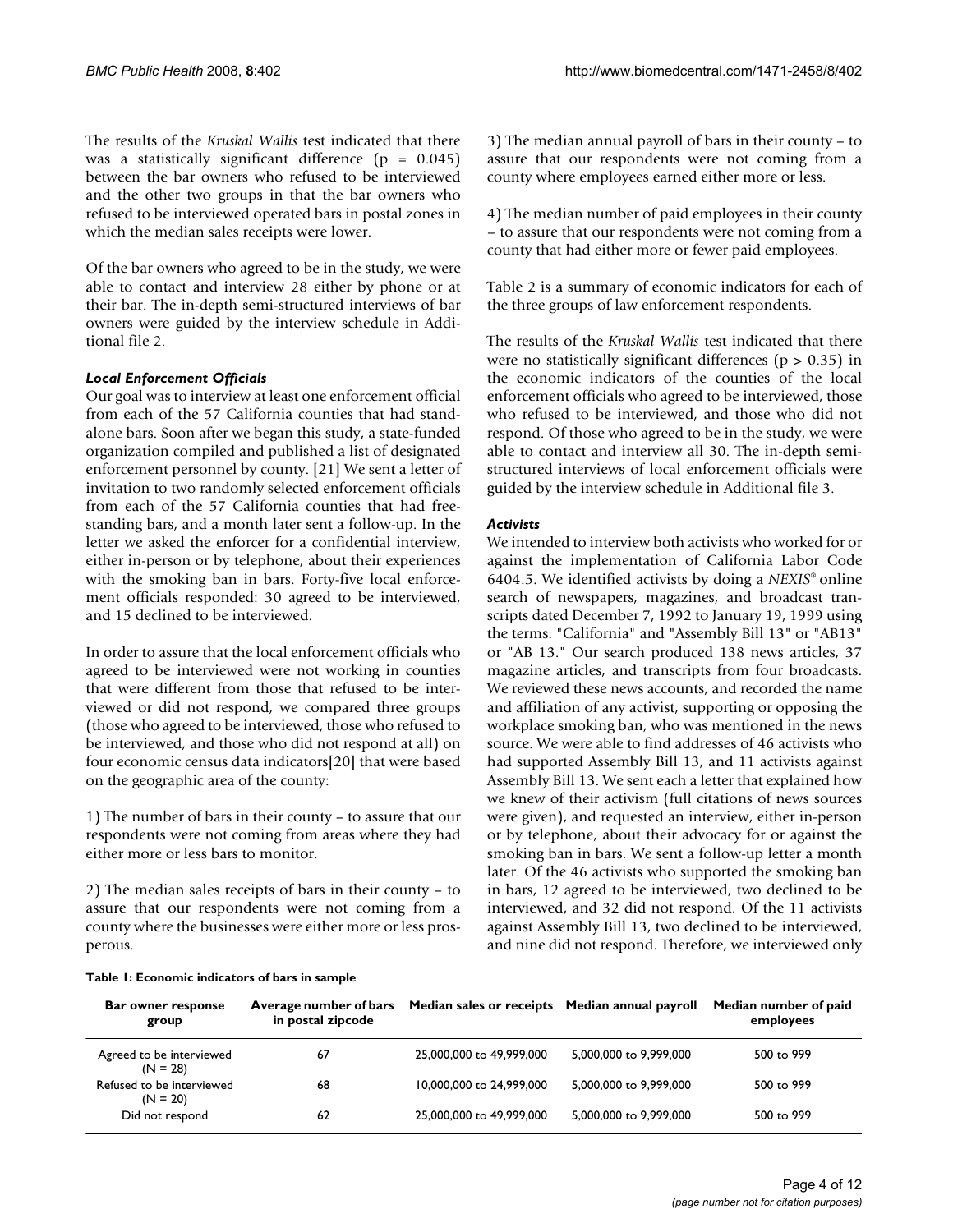| Local enforcer<br>response group        | Average number of<br>bars in county | Mean county sales or<br>receipts | Mean county average<br>payroll | Mean county number of<br>employees |
|-----------------------------------------|-------------------------------------|----------------------------------|--------------------------------|------------------------------------|
| Agreed to be interviewed<br>$(N = 30)$  | 742                                 | 383.193.000                      | 105,156,000                    | 10.865                             |
| Refused to be interviewed<br>$(N = 15)$ | 1.120                               | 649,998,000                      | 176,856,000                    | 18.462                             |
| Did not respond<br>$(N = 12)$           | 1.327                               | 770.775.000                      | 205,007,000                    | 20,387                             |

**Table 2: Economic indicators of counties of law enforcers in sample**

activists who were in favor of Assembly Bill 13 ( $N = 12$ ) guided by the interview schedule in Additional file 4.

## *Data Analysis*

Interviews lasted an hour to an hour and a half, and interviews were audio taped (18 bar owners, 19 local enforcers, and 12 activists) unless the respondent would not allow recording, in which case we asked for permission to take handwritten notes (10 bar owners, 11 local enforcers). The audiotapes were transcribed *verbatim* and we analyzed the transcripts using grounded theory procedures. [22-25] When doing open coding, we labelled the ideas contained in passages of text. For example, when coding a transcript of an interview of a bar owner some concepts that were identified included "wanting to comply," "finding loopholes," "feigning compliance," and so forth. We grouped these concepts into a larger category of "compliance." Certain characteristics or properties, such as "degree of compliance" or "modifying compliance" described the category "compliance." Dimensions for the properties of "compliance" ranged from "complete compliance" to "non-compliance."

Then we integrated data and codes across transcripts and respondents, and from the data generated hypothesized relationships to explain and clarify categories. Continuing the example above, we tracked a relationship between "non-compliance" and the perception of an "uneven playing field." Therefore, we were able to link categories, hypothesize relationships, and re-examine the data to verify our analysis.

Finally, we followed concepts and categories in light of changing situations or circumstances. Continuing with the example of "compliance," we considered how respondents altered strategies over time in response to changing situations. For example, we tracked alterations along the dimension of "non-compliance" to "compliance" as bar owners responded to changing conditions of a "level playing field" or the initiation of "enforcement."

## **Results**

We begin by presenting the issues central to the bar owners because in January 1998, when few enforcement mechanisms were being put into place, the onus was on the bar owners to comply voluntarily. Given that the enforcement effort came later, we next present issues regarding enforcement. Finally, we close with findings from the interviews of tobacco control activists, who responded to events as they unfolded.

## *Bar Employers*

In general, bar employers feared that their compliance with the workplace safety law would threaten their sales revenues. Therefore, they complied with the law to the degree they believed they could afford to. When interviewed, bar employers reported that they were in compliance if they had made any effort to comply. However, when asked to elaborate, we learned that compliance was an elastic concept, and heard them describe a gradation ranging from non-compliance through various degrees of compliance.

A bar owner was likely to be in compliance if the costs of compliance were minimal, for example, if the bar had an existing accessible, safe, and comfortable (usually concerning weather) area where patrons could smoke outdoors. This bar owner explains the ease of complying given that the bar was located in a temperate coastal region and already had an outdoor patio:

We have two separate bars, and then we have one very large outdoor patio space. Just about anybody that had the patio spaces – I think those bars actually picked up a little bit of business because people could smoke outside. I have friends that don't smoke – those people would consciously not go to a bar where they knew there was going to be a lot of smoking. We probably had a return of those people.

Most bar owners believed that the smoking ban would reduce profit, so they were caught between wanting to abide by the law, yet fearing the consequences of full compliance. They engaged in modified compliance, complying when the consequences were negligible, by allowing smoking at some times (*e.g*., after 5 p.m.), on some days (*e.g*., during special events), or in some areas, as does this bar owner: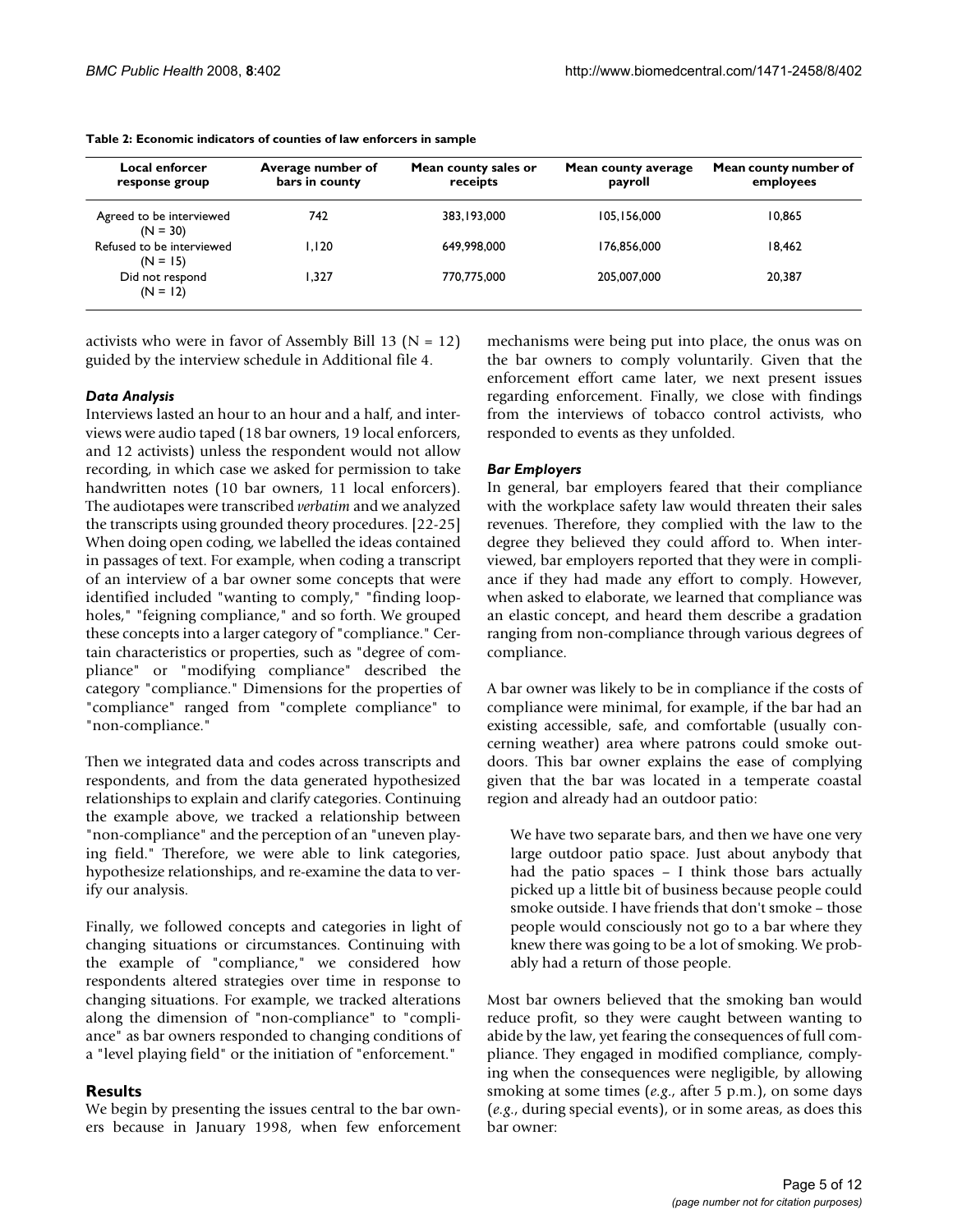We've quite a big bar, so what we've done is we've allowed it in the poolroom only, nowhere near the food.

Later in the interview, this particular bar owner explained that the bar had a ventilation hood over the range, and continued, "So, I've explained to them, 'Girls, you're in no danger. Look how much this hood takes away.' You know, I mean I'm not putting them in danger. They agreed to take the job back when every bar was allowing smoking." Many of the bar owners were unaware of the scientific research available at the time regarding the inability of ventilation to remove environmental tobacco smoke. [26- 28]

Other bar owners looked for loopholes in the law. For example, this bar owner understood that the law was an employee protection measure and deduced that if they had no employees the law would not apply to them:

Two ex-employees and I started the bar in (city): the three of us went down there and opened this place, and the three of us worked it. So, when the law came into effect we did not have to abide by it, we had an exemption because we had no employees.

From a business standpoint, the sanctions to penalize non-compliance were minimal. Yet, some bar owners complied because they feared that the attention generated by a smoking violation could lead enforcement authorities to notice other, far more consequential, violations. This was usually the case if the bar owner was under surveillance because of prior violations that threatened their liquor license, for example, underage drinking, exceeding maximum capacity, or drug trafficking. In these cases the bar owner generalized compliance to all legislation or regulations, including the smoking ban. An owner of both a bar and an adult club explained the decision to comply with the smoking ban:

Primarily with the adult clubs, I am very tightly monitored by the police, in the extreme. And, it just doesn't make sense for me to allow anything that's illegal because the police will use that as a means to harass me. So, I've been very strict about enforcing the no smoking policies.

We found that bar owners were very concerned with issues of equity: that all businesses in their area were subject to the same enforcement. If other bars in their area were complying, then the bar under study was likely to be in compliance. If other bars in the area allowed smoking, bar owners feared losing their customers, and therefore were less likely to be in compliance. If other bars in the area allowed smoking, even if the bar owner wanted to comply, the probability of sustaining initial compliance was low, as can be heard in this interview:

The law was blatantly ignored by most – I'd say 90% of the bars. There's a bar two doors down from me that has always been kind of a hip dive and all my smokers went there. I would come down on a Friday night and I would have twelve people, and the bar next door was packed. That went on for a long time with me contacting the police and saying, "What's going on? There's a law going on here! I mean I understand civil disobedience, if someone wants to break the law, they should be able to break it. But shouldn't they be the ones that are being penalized economically, not someone who's obeying the law?" After a few months of, I mean, serious, serious, economic disadvantage, my employees were just ready to quit or take jobs at other bars, people that had worked for me for five or six years. I did a compromise where I allowed people to smoke after 10 o'clock at their own risk. I wasn't in a position to be able to enforce that law and to march boldly toward economic ruin.

As per this owner, over time, without adequate enforcement, even bar owners who had initially complied with the law retreated from compliance because they feared the financial consequences of operating a business on an uneven playing field.

We were not able to determine whether bar employers understood or believed the seriousness of the health consequences of exposure to tobacco smoke. However, complying with a workplace smoking ban was a particularly onerous task given that bar owners/employers were structurally compromised: the business has to attract customers to make a profit; and those very customers were producing the toxin unconnected to the service delivered. If an employer has to protect workers from exposure to asbestos or radon, they can have the substance removed from the workplace, or they can move the workplace to a toxic free location. If an employer has to protect workers from exposure to by-products of a manufacturing process, such as arsenic or benzene, they can change the production process or they can find safer substitutes. While an employer has control over where the business is located, how employees work, and how manufacturing is conducted, protecting workers from tobacco smoke was different in that those in the service industry have little control over customers' behavior, and in fact, controlling customers is often counter-productive to the goals of making a profit. The bar owners understood that compliance with this particular code involved the cooperation of their customers, as this bar owner explains: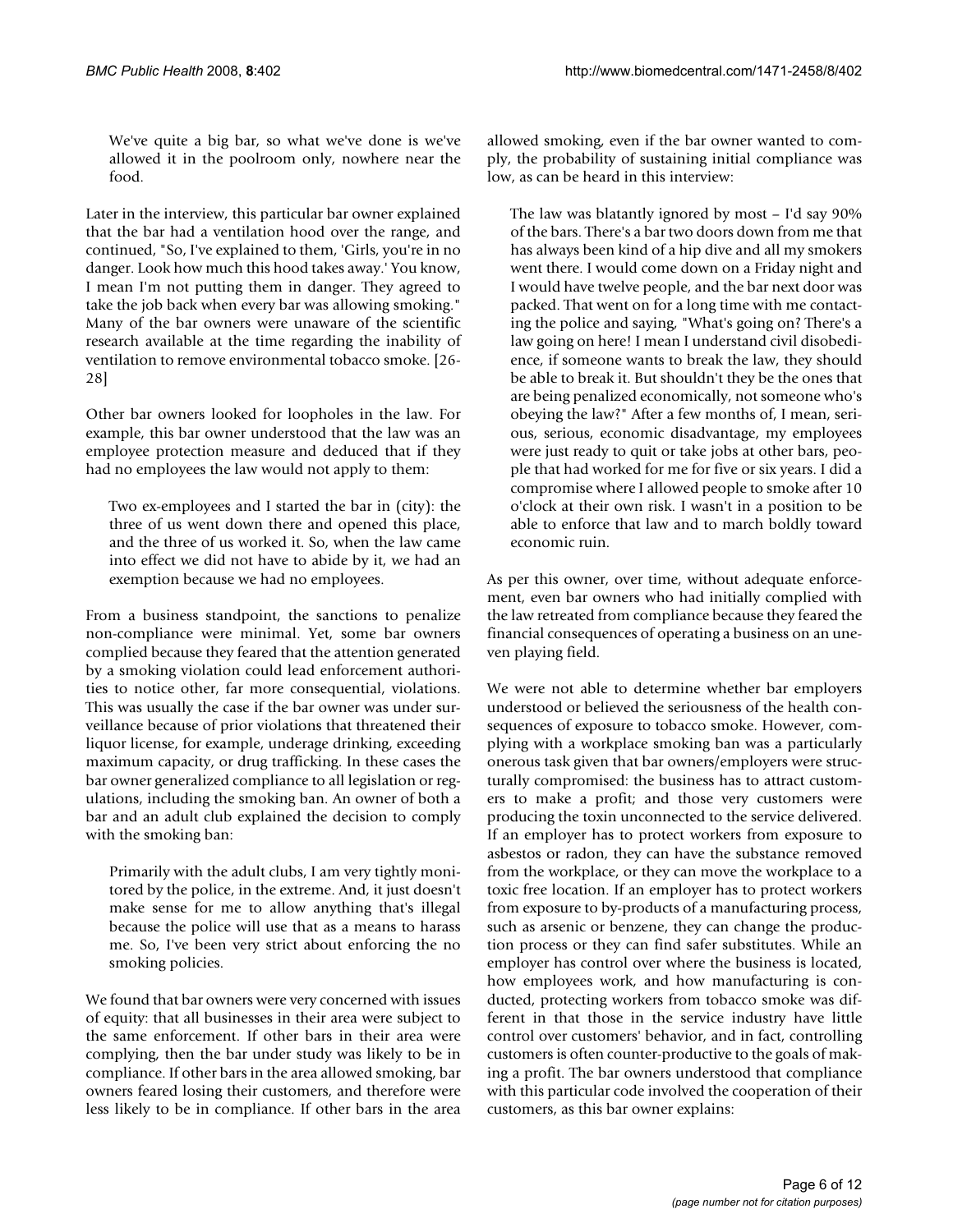The health department – they are a routine investigative agency, and they come in periodically and go around and check everything they are supposed to. If there are any violations, we correct them; it is just a normal process. Smoking has become a thing that the customers get involved with; and then, you know, they become belligerent.

Ultimately, the bar employers' lack of compliance with the law can be attributed to their reluctance to ask customers to stop smoking: they were unwilling to engage in efforts to change their customers' behavior in order to make their employees' workplace safer. Their compromised situation made outside enforcement efforts more important.

## *Enforcement*

The law specified that local elected officials were to delegate the enforcement of Labor Code 6404.5 to a local government entity. Because there had been widespread voluntary compliance to Labor Code 6404.5 before its extension to bars in 1998, local officials had little enforcement experience, as this county health worker explained:

Mainly what we found before bars enforcement was that letters, phone calls, and an occasional site visit took care of the problem. With the bars, nothing could have been further from the truth. We found that we needed to go out to the law enforcement agents in these targeted areas where we were having problems and ask them if they would be willing to actively enforce these laws and partner with us to make sure there was a uniform application of them.

The local government entity's enforcement experience varied. When dealing with tobacco, health department officials tended to have more experience with health education campaigns. A city health department director explained, "Typically we don't enforce, we don't protect workers. We protect the public." On the other hand, a police chief was much more comfortable with enforcement:

You have a person committing a crime, whether it be selling heroin or smoking a cigarette. When it comes down to the nuts and bolts of how do you get the person not to do it, not commit the crime anymore, it's basic law enforcement.

We consistently heard about how long it took localities to begin enforcing, as this enforcer relayed:

I guess there had been some previous meetings, but it has been about two years now, and we in (county) have taken minimal enforcement action. So, they were kind of saying, "OK, look, the warning period is over. We are gonna get serious about it." So, we had the big meeting, and then we developed a game plan in our city.

In some areas, enforcement was delayed as the "hot potato" of enforcement responsibility was passed from one local agency to another. In response to a question about the pros and cons of situating enforcement at the local level, this building code inspector replied:

I think that it was a definite disadvantage. It made it almost twice as hard, probably because one little agency thought they could push it off on the other agency. The local police department said, "It's the health department's job." The health department said, "It is the fire department's job." It just went around in a big circle. It was almost two years before we just finally said that's enough; this is what's gonna happen.

The bar owners were aware that the responsibility for enforcement was passing from entity to entity, as this respondent relayed:

*TM: Are you saying that right now the city building code inspectors are responsible for enforcing the law?*

**Bar Owner**: Right.

*TM: Do you know why?*

**Bar Owner**: Probably because the health department was too busy. Everybody seems to be putting it off on everybody else, it's like nobody wants to deal with it. I mean, you know, these enforcement people don't really want to do it.

Berman reminds us that policy is "implemented by program operators who may or may not be in sympathy with the plans, may or may not have even understood them, but in any case will certainly be governed by their own motives and imperatives, both personal and programmatic."[17] Among various political entities in a given locale, different actors held different views on the importance of enforcing smoking restrictions. For example, often health department officers would cite bar employers only to find their work undone when the district attorneys failed to press charges, or the regional judge dismissed the charges. Bar owners noticed the lack of consistency, as indicated in this account:

I went to court and the district attorney said, "Well, let's go outside and talk." He said, "I smoke. I think it's a bad law too, but I have to enforce it. What they're trying to do is fine you \$300 for the offense and be on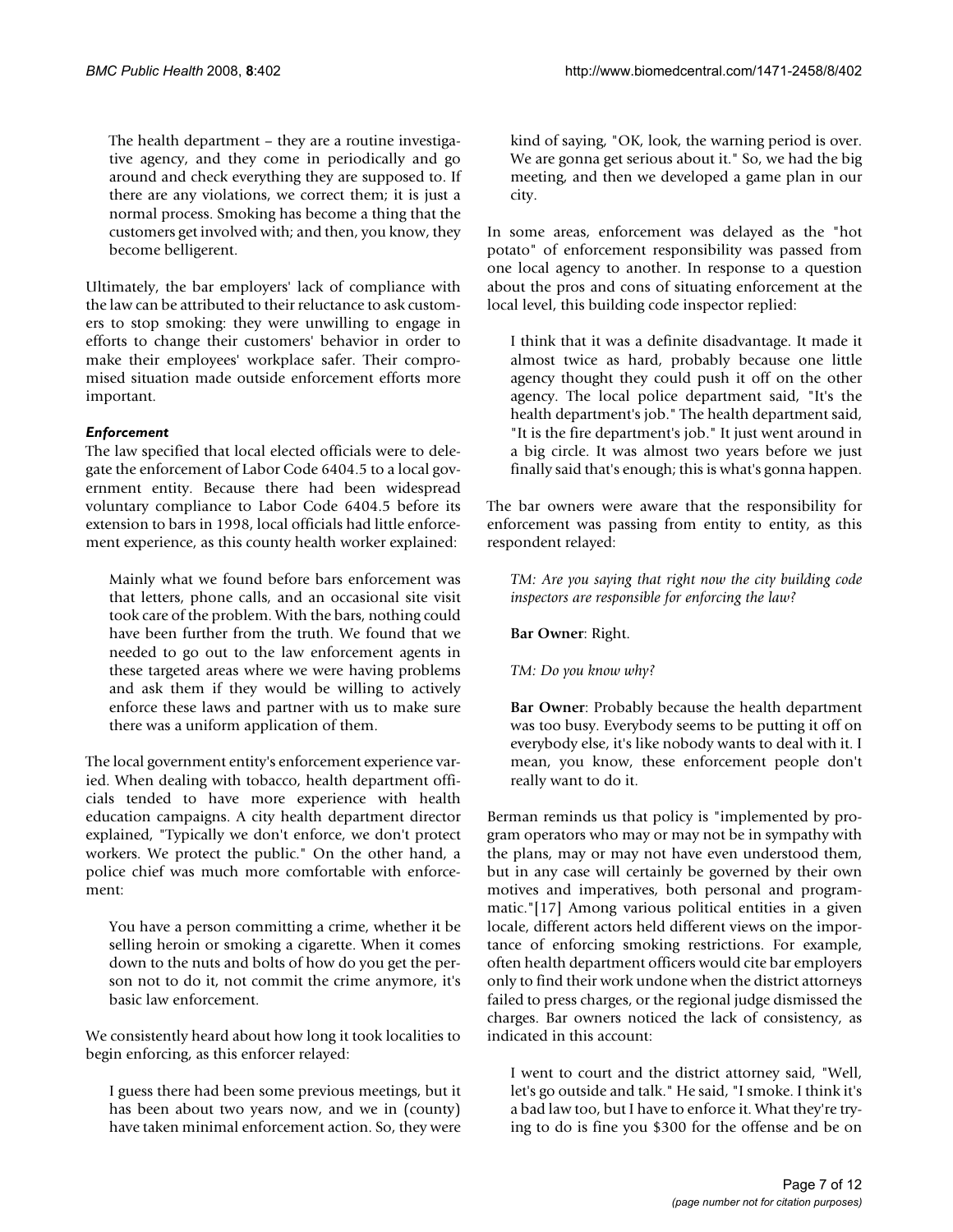probation one more time." So I said, "Well, we'll talk to the judge." And he said, "I'm going to recommend a \$50 fine, and next time anybody's caught it will be a \$200 fine." So I said, "Well, OK. That's better than \$300."

This lack of coordination with, and support from, other enforcement entities was a central concern for frontline enforcers. One enforcer captured the essence of the issue: "And, the nice thing is that when I catch the bartender smoking, I can write them up for a *Health and Safety Code* violation, which is much easier to make stick."

Jacobson and Wasserman contend that most states that pass clean indoor air laws delegate enforcement responsibility to local agencies without designating additional funding. [29] California Labor Code 6404.5 was one such "unfunded mandate." Not having funds meant that locales were not able to designate personnel nor reassign staff time to implement and enforce, even in places where local government administrators were in favor of the smoking ban in bars. Local governments were further constrained by prohibitions against using tobacco tax revenues for anything but prevention and education. Consequently, tobacco control staff, those who had technical expertise in tobacco issues, were prohibited from engaging in enforcement because they received tobacco tax funds. Even when locales made a good faith effort to enforce, having to work within their funding parameters meant that they could only assign limited personnel to enforcement, and/or had to limit enforcement to regular working hours (9-to-5). Working within these confines demanded Herculean exertion, as described by this enforcer:

We have one person, me, working on 1,400 bars...The fear of citation has to be a little bit more than what it is now because I think they've figured out the numbers: in that you have one guy and 1,400 bars in the county, and he can't be in two communities at the same time. So, I think that people are banking on the fact that they are going to get away with it. It's like, if there was only one highway patrol for the whole county, what would the speeding be like? It would be out of control.

The most expensive enforcement activities were those in which two workers were needed. Sometimes this was because health department workers were physically threatened while inspecting bars, as this enforcer describes:

The police departments have been very helpful to accompany me in places that are kind of ugly. In fact, it's gotten to the point now where, with just about all

of them, we have to have escort...I had somebody mail me a bullet the other day in an anonymous note...I had one guy say after I cited him when I was leaving, "Well, I just hope nothing happens to your car when you drive home," and made some vague sinister reference to my family.

Tobacco control enforcers having to take precautions to protect themselves from harm has also been reported by DiFranza *et al*. [30] who used "sting" operations in Massachusetts to deter merchants from selling tobacco to minors; and by Ashley *et al*. [31] who enforced smoking bans in Ontario high schools. While escorts are prudent given the strong feelings elicited by the smoking bans in bars, the coupling of workers cuts the workforce's productivity in half while doubling the salary liability.

Many of the enforcers we interviewed currently, or previously had, enforced other codes, for example, the health department's enforcement of no smoking when handling food or drink, the building code department's enforcement of the standards of the Americans with Disabilities Act, the fire department's enforcement of maximum occupancy standards, and the police department's enforcement of public drunkenness prohibitions. Therefore, the enforcement of the workplace smoking ban was folded into an ongoing relationship between bar owner and enforcer. When asked to compare the enforcement of the smoking ban in bars to other codes they enforced, local enforcers unanimously contended that enforcing the smoking ban in bars was more difficult because customers were causing the workplace safety hazard, as opposed to employers or employees.

Following a series of court cases in which bar owners challenged the enforcement of law, the local enforcers lost ground. This enforcer explained:

In our community, the district attorney would not allow us to cite the owner initially. We are required to cite the patrons to establish a pattern of non-compliance. Our district attorney, although I said has been very supportive over the years, read the law and said he felt he couldn't bring a case before a judge unless we had a couple of citations of patrons on different days that showed that there was more than a chance occurrence there was smoking taking place in the establishment.

Having the police cite patrons is a step toward the goal of the law in that it reduces the exposure of workers to tobacco smoke, and hence should reduce workers' compensation cases. However, police ticketing patrons does not necessarily meet the intent of the law, which specified that local elected officials should designate local enforcers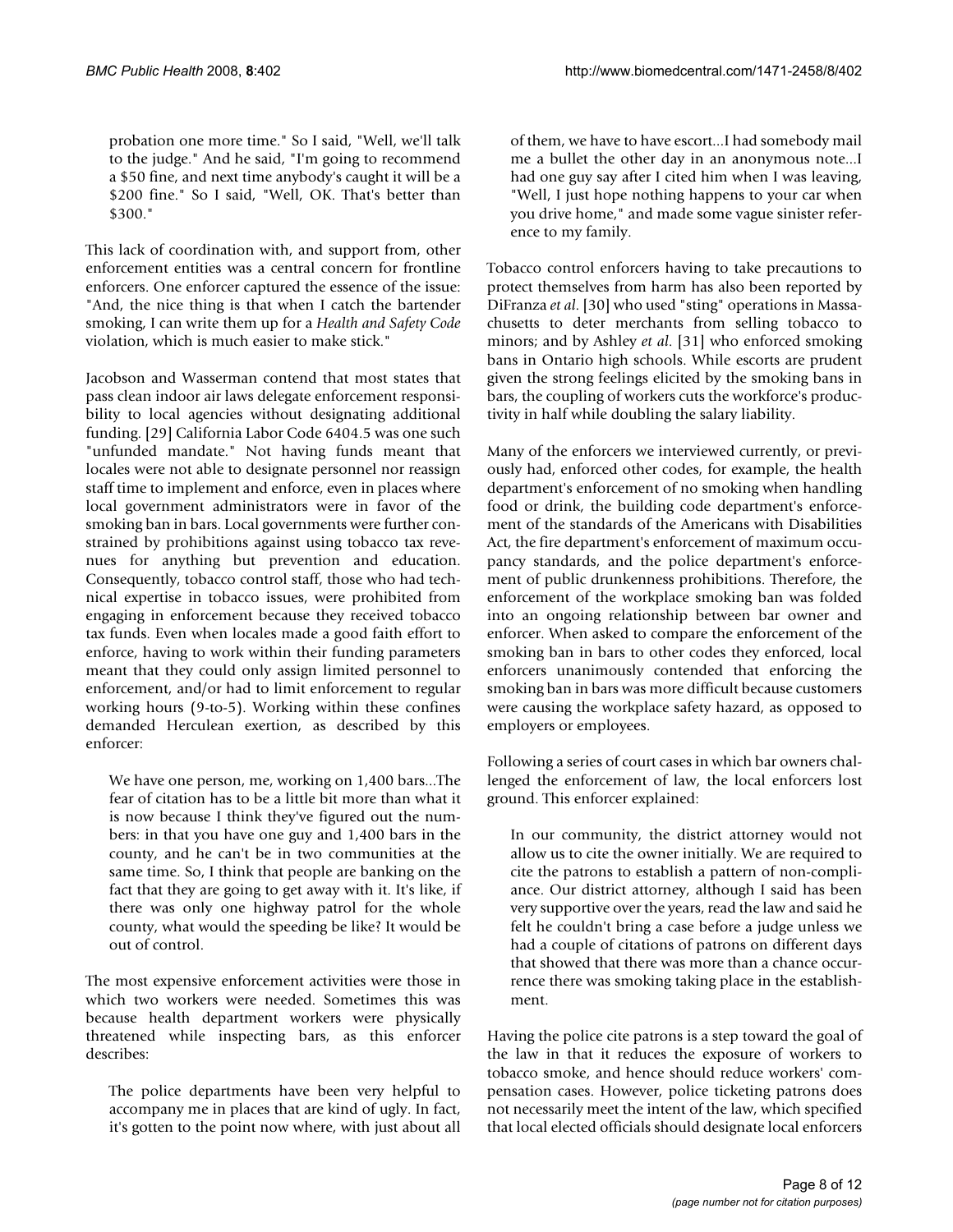who would assure that employers provided safe workplaces for their employees. When local officials cite employers for failing to provide a smoke-free work environment, it forces bar owners' involvement. The strategy of the police citing customers changes both who does the enforcement (police instead of designated local officials) and who must act to be in compliance (customers instead of employers), effectively letting the bar owners "off the hook." From the perspective of top down policy analysis, the policy of ticketing patrons could be viewed as a slipping away from the intended target of the labor law – employers. From the bottom up perspective, police ticketing patrons could be viewed as using local discretion to develop an innovative response to a problematic situation. The shift from focusing on employer compliance to the police ticketing patrons could be conceptualized as an adaptation to the difficult circumstances of not having enough local resources to provide the level of enforcement that was needed.

As did the enforcer quoted earlier, many enforcers often compared the workplace smoking ban in bars to speeding: that people in general speeded, and that the only way to deter speeding was to have 24/7 potential of substantial sanctions. The types of local government agency personnel assigned to enforcement usually worked 9-to-5 Monday to Friday, while the police worked around the clock. Enforcers knew that a prosperous bar owner could absorb increasing fines of \$100/\$200/\$500 as the cost of doing business. However, an individual customer would be more strongly impacted by a series of personal citations.

From the local enforcers' perspective, they were losing ground. They made comparisons with other enforcement efforts that worked. They contended that enforcement would be more effective if it was handled at the state, rather than local, level of government, as per this enforcer:

If this was an enforceable citation by Cal OSHA, it could have been done in a month. People in bars and restaurants and any kind of industry, they shake in their boots when they get a Cal OSHA violation because the fines are so large and they have to go all the way to Sacramento for their hearings – it just makes it impossible for them.

The enforcers knew that there was one sanction that was extremely important to bar owners, that was their liquor license. Therefore, almost all enforcers interviewed saw the prohibition of smoking as a factor that should be evaluated by the state Department of Alcoholic Beverage Control (ABC) when considering whether to renew or revoke a bar liquor license. A local police chief who was actively enforcing the law in a rural community explained:

As I said, to enforce this effectively it has to be taken out of the locals' hands. It has to be like ABC, it has to be a state effort. It has to be enforced at the state level because, especially in small communities the issue is too politically charged; and when you're talking about chiefs of police that are at-will employees, it's not something that is worth risking my job for.

In one sense, the enforcers utilized their local discretion to search for pragmatic solutions to the implementation problem, while simultaneously concluding that the law would be better implemented if they had less local discretion. The state legislators had passed control to the locals, and the locals seemed to want to pass it back.

## *Activists*

Activists worked to generate and maintain a willingness to intervene and repair any breakdowns in the implementation process. As mentioned above, the enforcers interviewed reported that enforcement was delayed, and that many locales did nothing. Activists had a role in catalyzing enforcement. For example, one city did not enforce until it was forced to, as explained by this activist:

We worked very closely with the city attorney and actually got very involved with her office. There was talk of filing a *writ of mandamus*, and that's a very embarrassing issue for the city. Basically, we'd go into the court and say, "There's a law on the books, the city is refusing to enforce it, and we're filing a *writ of mandamus*." Now I'm not saying that we were threatening to do that ((laughter)), but let's just say that a *writ of mandamus* was discussed with the city attorney. And the city attorney, I think, looked at the situation and said, "That is a significant possibility that that could happen." I think that she was concerned it could possibly be successful, at that point contacted the mayor and chief of police, and was able to convince them that this was a significant problem of them refusing to enforce current California law. Then the mayor and chief of police put out a joint letter to all the bars and bar-restaurant combos within the city lines and started to enforce it.

The local enforcers relayed many instances when their work in bars was undermined by a lack of coordination between the various local agencies that were linked in the chain of local enforcement. Activists in non-governmental organizations (NGOs) often had an overarching perspective from which they could see where the gaps in enforcement were. Moreover, because activist organizations are typically multileveled (local, national, and international), staffers often were experienced in organizing, managing, and coordinating large-scale efforts. For example, this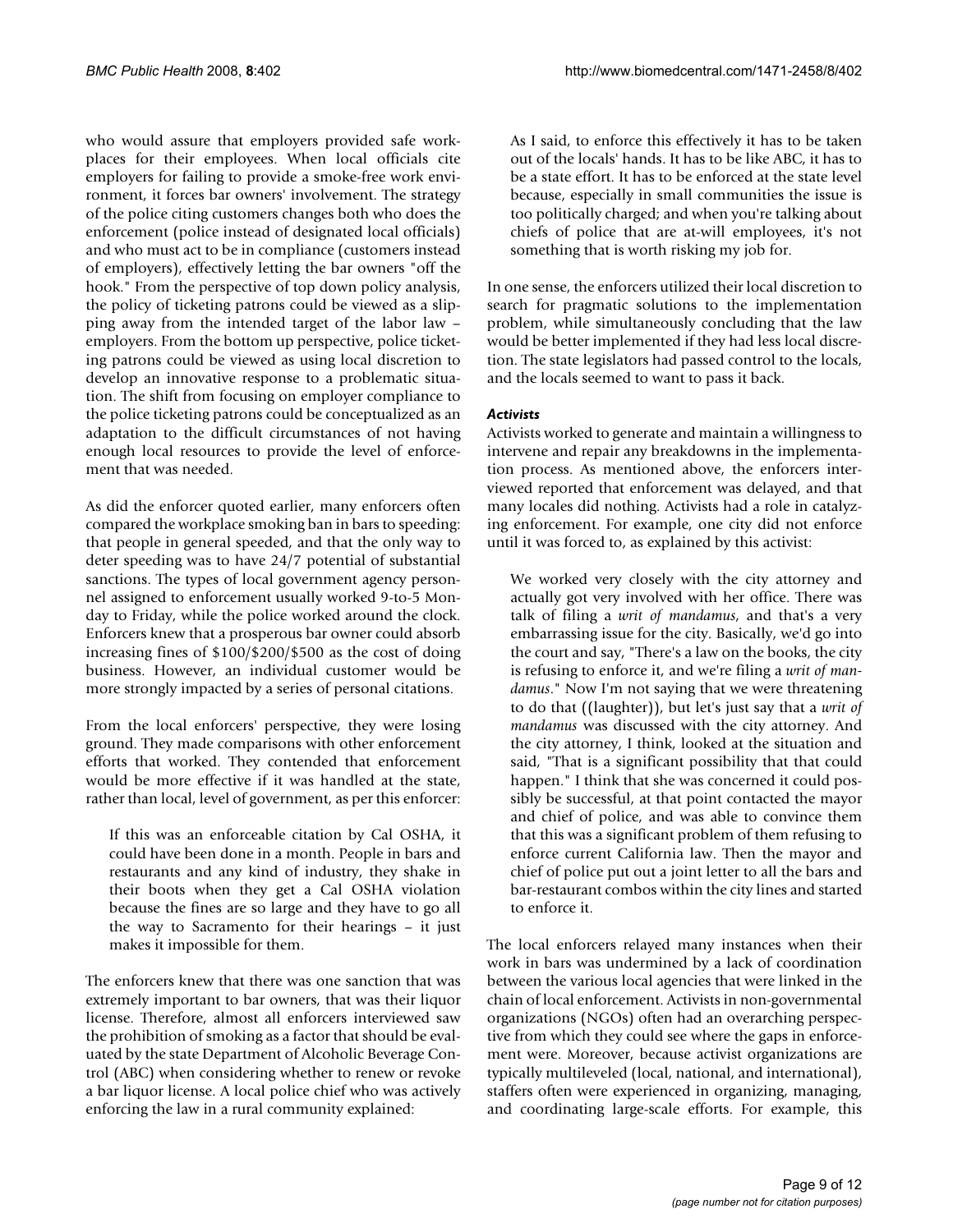activist explained how their organization intervened to enhance the smooth flow of enforcement in a locality:

In (city) we had a chief of police who was strongly in support of this, but the assistant city attorney wasn't too crazy about actually prosecuting. Therefore, citations were being written, but people really weren't being prosecuted in terms that were effective. So we met with what we felt was the weak link in the chain, which was the city attorney's office. So, it depends, if you have a champion in the area and the champion is in a position of influence, then you go to that champion. If you don't have a specific champion that's in a position of influence, then often times you have to go to a weak link in the chain.

While NGOs were not in a position to make up for local government budget shortfalls, they were able to compensate by providing other resources, such as information. Organizations that had prepared for the extension of the smoking ban to bars were ready to supply bar owners with technical assistance to foster their compliance, as explained by this activist:

We have a response team of resource people. So, let's say you were a bar owner and you were going to make a patio outside, and you had never before used patio heaters. We have a person who can answer every question about patio heaters. So, what we try to do is to cover every aspect that bar owners would need to know to make their transition easier.

Furthermore, organizations gathered information on a state-wide level and distributed it to local enforcers, especially legal information. For example, *BREATH*, a project of the American Lung Association, compiled court decisions, legislative counsel, and legal opinions; provided sample warning letters and citations; and also identified resource people who could provide advice and serve as expert witnesses in local court cases. [32] Tobacco control activist organizations also tracked court challenges, as this respondent describes:

We stayed in touch through the county health departments with what was happening in the local courts. And when cases would come through, we'd speak to people who were involved and take note of what happened and then share that information with other jurisdictions. So we gathered as much information as we could about what was happening in the courts and we gave it back to the local lead agencies and we did a mailing to all the district attorneys around the state giving them an update on the court cases, gathering documents that had been written by other city attorneys and district attorneys if they tried to interpret the law.

When the case law was initially being developed, BREATH arranged a consensus conference of city attorneys to opine on what was, and was not, potentially defensible in the inevitable court challenges. All these efforts helped to fill the void that the unfunded mandate had left, especially for the local offices of the district attorneys.

## **Discussion**

In sum, our respondents reported that the conditions that facilitated bar owners' compliance with a smoking ban in bars included: if the cost to comply was minimal; if the bars with which they were in competition were in compliance with the smoking ban; and if there was authoritative, consistent, coordinated, and uniform enforcement. Conversely, the conditions that hindered compliance included: if the law had minimal sanctions for non-compliance; if competing bars in the area allowed smoking; and if enforcement was delayed, inadequate, or unfunded.

The lessons that could be drawn from this particular case of policy implementation have to do with giving local discretion to local implementers when dealing with a multitude of local businesses. Policy analysts who work from the bottom up tradition favor local discretion because it is a "flexible strategy that allows for adaptation to local difficulties and contextual factors."[33] However, in the case of the workplace smoking ban in bars, no amount of flexibility or adaptation was a match for the local difficulties and contextual factors.

The first local difficulty was the issue of the "level playing field." In order to protect their individual business interests, bar owners had to work collectively in unanimously complying with or unanimously ignoring the law. The slim profit margins at stake increased the focus on, and the salience of, even and consistently maintained enforcement so that no bar was at a competitive disadvantage. No amount of local discretion was going to provide local enforcers with a bigger stick or a better carrot to foster the magnitude of change required.

The second local difficulty was the very "local-ness" of enforcement. The local officials designated to enforce the smoking ban in bars did not necessarily share the state legislators' concerns regarding prophylactic measures needed to thwart a potential state workers' compensation fund catastrophe. Simply stated: the local enforcers were not motivated by the basic philosophical principles of the law. The enforcement responsibility was a new element in a typically long and ongoing relationship between local officials and local business people. The reality of local businesses' resistance to change was something that the state legislators did not have to face, and something that the local enforcers had difficulty getting beyond.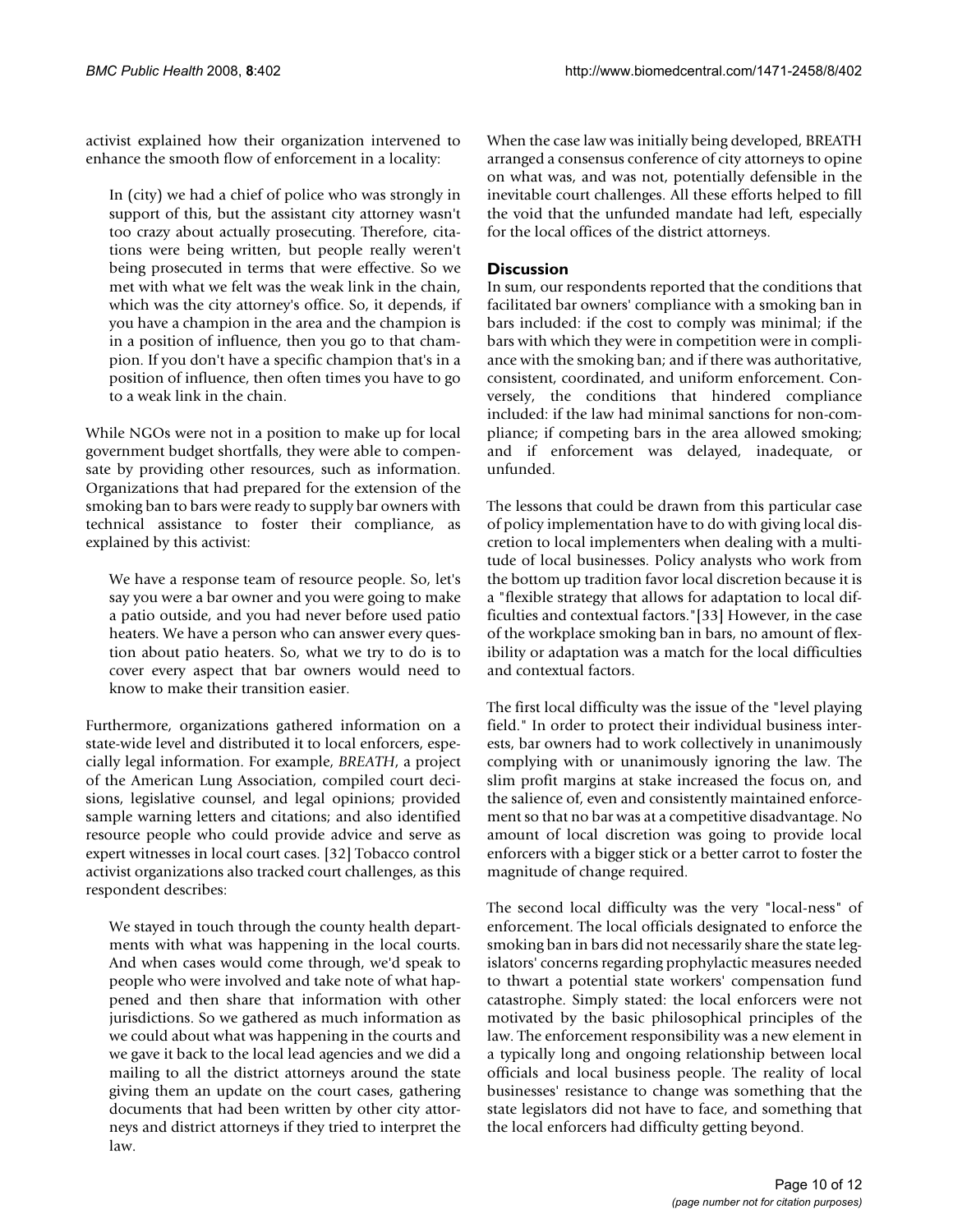A contextual problem was the lack of implementation capacity. The state gave local enforcers the responsibility of enforcing the law, and not much else. Some of the designated local enforcers had never enforced a law before; some did not have the basic resources needed, such as time or funds. No amount of local discretion can make up for the local debits incurred by an unfunded mandate, especially to enforce a resisted law.

During the legislative hearings, public health advocates advanced the position that local discretion is good and desirable, and ultimately the best option for policy implementation. [8,9,14] This case study challenges that generalization in revealing an irony: the local people to whom local discretion was given did not want it. When their efforts to implement were thwarted, they utilized local discretion to find a solution that they had local capacity to effect: police began ticketing patrons who were smoking in the bars. Police ticketing bar patrons may be an example of using local discretion to find a new means to an end, but eventually when other implementation efforts failed, it became the end in and of itself.

Local officials who were designated as enforcers had enough experience to distinguish between policies that could be implemented locally *versus* policies that begged state implementation. The enforcers interviewed consistently proposed that the state workplace smoking ban should be implemented by the state workplace safety agency: the California Occupational Safety and Health Agency. Short of that option, experience taught them that the bar owners' most valuable and vulnerable possession was their liquor license, and including compliance with a smoking ban as a contingency in a liquor license review, as well as including a threat to a liquor license in the gradations of penalties for noncompliance with the smoking ban, would give the enforcers more leverage. However, liquor licenses were under the control of yet another state agency, the California Department of Alcoholic Beverage Control.

## **Conclusion**

This case study advances the implementation knowledge base in that it illuminates the dynamic of state mandates and local discretion. The implementation of the smoking ban in bars was difficult in California, yet despite the public challenges, other cities *e.g*., Mexico City,[34] counties *e.g*., Madison County, Kentucky,[2] states *e.g*., New Mexico,[2] and nations *e.g*., Uruguay,[1] have adopted the innovation of extending the workplace smoking ban to bars. Therefore, there are important lessons to be learned from this detailed empirical study of the "on the ground" operationalization of this public health policy.

In the past, government mandates that meet with local opposition, such as water fluoridation, could be implemented with simple structural solutions, such as government officials adding a substance to the water. The ease of solving that type of implementation problem is in contrast to what is needed when dealing with many small businesses that have little or no incentive to change. Implementing a smoking ban in all workplaces – including bars – requires having to designate an enforcement entity, plan coordination between various involved agencies, determine a consistent timeline for implementation, and assure resources adequate for enforcement. Our findings indicate that local implementation of a state law also requires "buy in" of the street level bureaucrats who will have to enforce it.

Furthermore, this study has implications for future research on comparable policy implementation; the policy struggle regarding worker safety from repetitive stress injury is a prescient example. Ergonomic regulations in the states of Washington and California are examples of top down policy that must be implemented in a myriad of local settings. However, in both states, the Occupational Safety and Health Agency formulated the regulation and is responsible for enforcement, thereby avoiding some of the problems inherent when one branch of government develops the policy and another is expected to enforce it.

The implementation of the workplace-smoking ban in bars demonstrates that when implementing workplace health and safety policies in the context of multiple small businesses, there are limits in the degree to which local discretion can facilitate successful policy implementation.

## **Competing interests**

The authors declare that they have no competing interests.

## **Authors' contributions**

TM conceived and designed the study, acquired the data, analyzed and interpreted the data, and drafted and revised the manuscript. LAB made substantial contributions to conception and design, or acquisition of data, or analysis and interpretation of data, and revised the manuscript critically for important intellectual content. Each author read and approved the final manuscript.

## **Additional material**

**Additional file 1** *California Labor Code Section 6404.5* Click here for file [\[http://www.biomedcentral.com/content/supplementary/1471-](http://www.biomedcentral.com/content/supplementary/1471-2458-8-402-S1.doc) 2458-8-402-S1.doc]

**Additional file 2** *Interview Guide for Bar Employers* Click here for file [\[http://www.biomedcentral.com/content/supplementary/1471-](http://www.biomedcentral.com/content/supplementary/1471-2458-8-402-S2.doc) 2458-8-402-S2.doc]